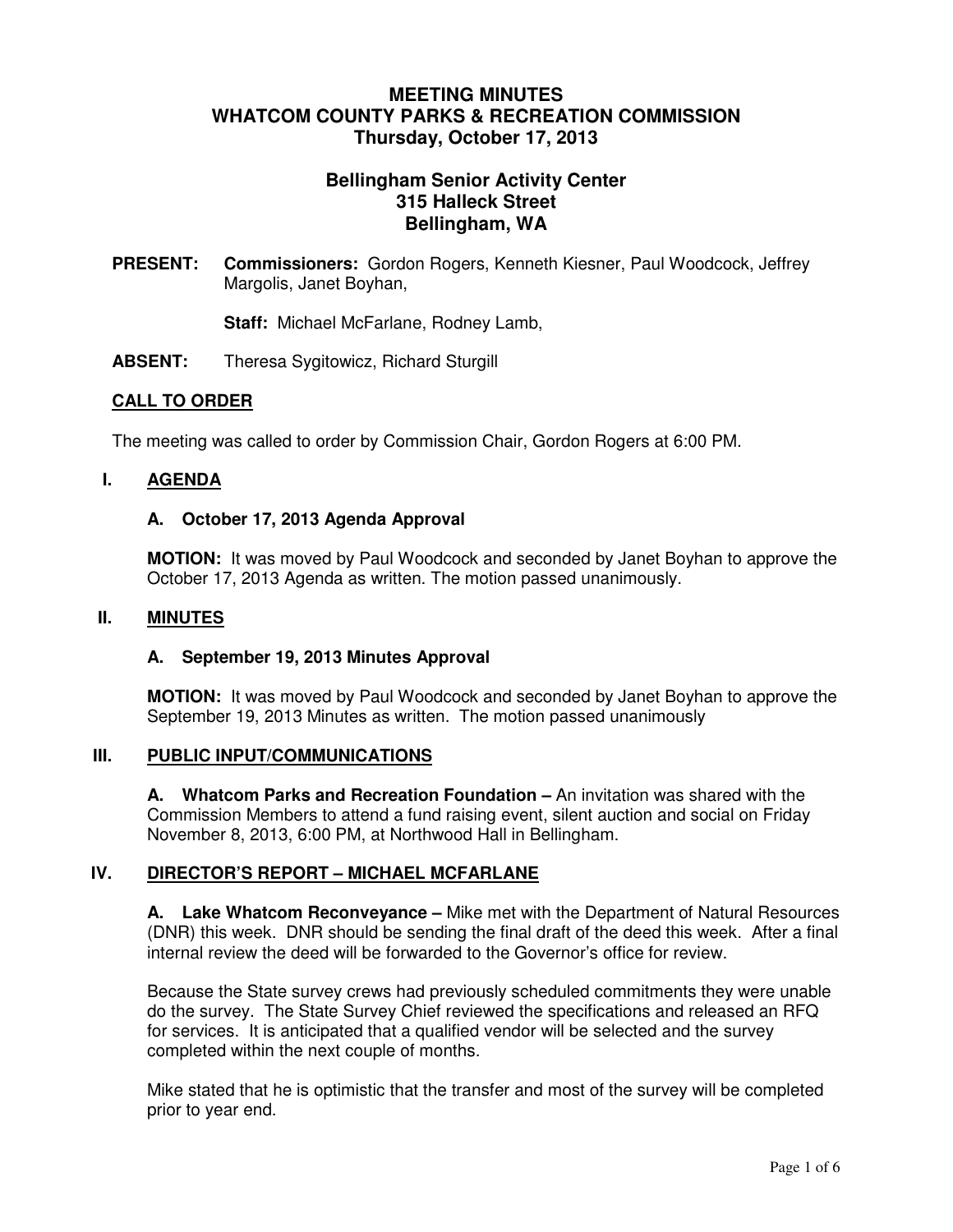A list of individuals is being compiled to serve on a citizen's executive advisory committee for the Reconveyance. The list will be submitted to the County Executive by January or February for approval. It was discussed that there could be representation from the Parks Commission, the City of Bellingham, stakeholders and user groups to assist the plan through the process but that the final decision for participation would be with the Executive.

The committee will need to be relatively small in order to execute a plan and that the issue should not be one of debate but to move forward with a plan that can be implemented both in terms of management and recreational development.

Mike also met with City of Bellingham staff to discuss forest/timber management plans that they are moving forward with to improve the forests in lands that they have inherited or acquired. Also discussed was working together and sharing information on trails connectivity between City and County lands.

The timber management portion of the Reconveyance is the most detailed portion of the plan and will most likely be contracted out. It will be important to identify the desired goals with the contractor.

Mike stated that the trail portion of the plan will be relatively simple to complete.

Mike discussed that the Department is currently not allowing any new trail building on State lands. The closures of trails that pose a public safety or environmental concern have been posted.

Mike discussed a log jam that is located on Smith Creek that he recently inspected. He stated that there is a large rock that keys the jam in at that part of the creek. The jam cannot be removed because the Dept. of Fish and Wildlife (DFW) will not issue permits for removal due to loss of woody debris that would affect the fish. In addition it would take a great deal of equipment or perhaps dynamite if the equipment could not access the location to remove the boulder and jam. There are dykes below and the bridge has a clear span in case of a blow-out. Mike stated that the inspection included up to where the stream narrows and noted that there did not seem to be much change in the landscape or creek since the last inspection.

He discussed that the residents by the mouth of the creek are interested in removing the jam however the DFW remains firm on leaving it in place because of the woody debris and difficulty in removal.

The State does monitor the jam each year and provides a report on findings. This is a location that the Parks Department will also be monitoring.

Jeff Margolis stated for interest that there are rather large and museum grade fossils within the Reconveyance properties.

**B. Facility Rental – Staff Coverage –** The Parks Department is experiencing challenges in staff coverage at our park shelters and rental facilities due to an increase in rentals during off staff hours.

Lack of staff coverage has increased the number of false alarms and risk to buildings, equipment and antiques, especially in the Bellingham Senior Center and Roeder Home, due to building access prior to the rental time and/or not securing the facility properly at the end of an event.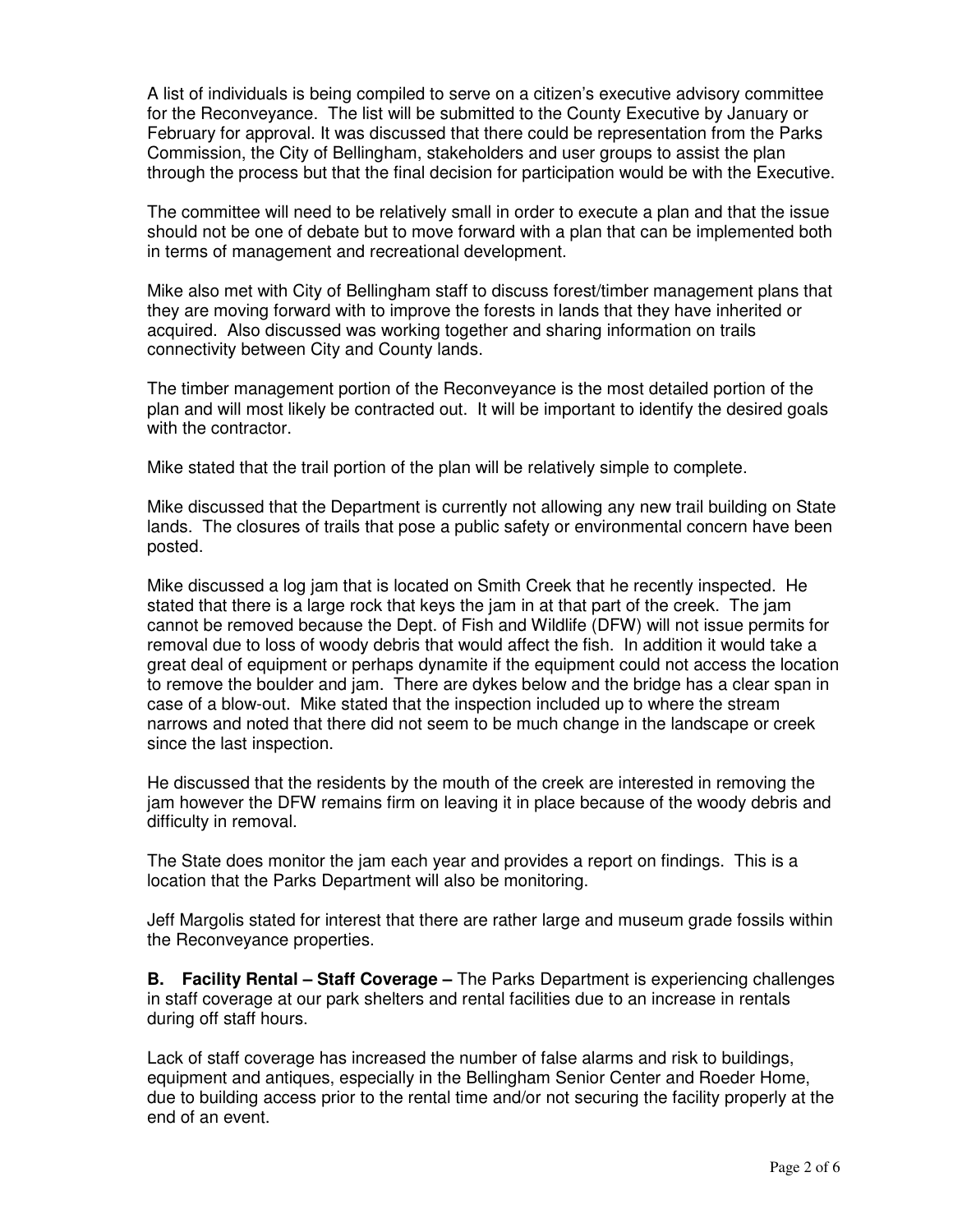It also creates a problem for our customers when equipment such as a stove or toilet is not working properly and is not discovered prior to the event leaving the customer with faulty equipment and no one available to attend to the problem.

An increase in staff would allow time to open and inspect the facility prior to the event, and secure and clean up the facility after the event. This position will also provide numerous benefits in preserving base staff hours that are needed for the maintenance and upkeep of facilities.

We are looking at model to hire an extra help position to be on location during rental events. An extra-help position is currently at \$13.70 per hour with an upcoming increase to \$14.00 per hour. It was asked if this hourly rate covers additional employment costs such as social security, L&I, etc. Mike stated that is all inclusive in the hourly rate.

Mike explained that there is not a provision in the budget to cover these costs and it is a council directive that each department will need to absorb and recover costs on items such as this.

There are two considerations being explored to recover/absorb the increase to the internal budget. One is that additional staff will provide increased access for public rental which will increase revenue. The second is to increase the rental fee by two hours, one hour before the event and one hour after the event.

This fee increase may impact some of the very small groups but there are numerous, more affordable locations available in the county such as the libraries, City of Bellingham Parks and various community centers which have a large variety of costs. We are currently on the lower end of rental fees in the county and the increase will most likely place us on the middle to upper end, at least initially.

Staff coverage for Special Events has also become an issue, especially with the larger, more commercial events that require a great deal staff time to provide both administrative and onsite support.

Larger athletic event such as Muds to Suds and Ski to Sea require additional on-site staff time for mowing the fields, laying out jumps, climbs and courses as well as pre and post event inspections for site damage. The extra-help position could assist in these instances.

Administratively, the application process requires approval of events, sites and courses. When an event is open to the public there are extra permits, insurance requirements and liability waivers that must be obtained from the event coordinator requiring added support from administrative staff.

If there is equipment such as bounce houses or dunk tanks at the event these items must be inspected, licensed and the provider must show insurance coverage during equipment operation. These also require licensed installers and electricians to verify the connections and safe operation of the equipment.

We are currently looking at software program that will allow on-line reservations. This will be a great time saver and convenience for the applicants as well as Park staff. We are also proposing a \$25-\$50 application fee per event to help cover administrative costs.

Mike will be submitting a proposal to the County Executive for approval prior to the 2014 scheduling season.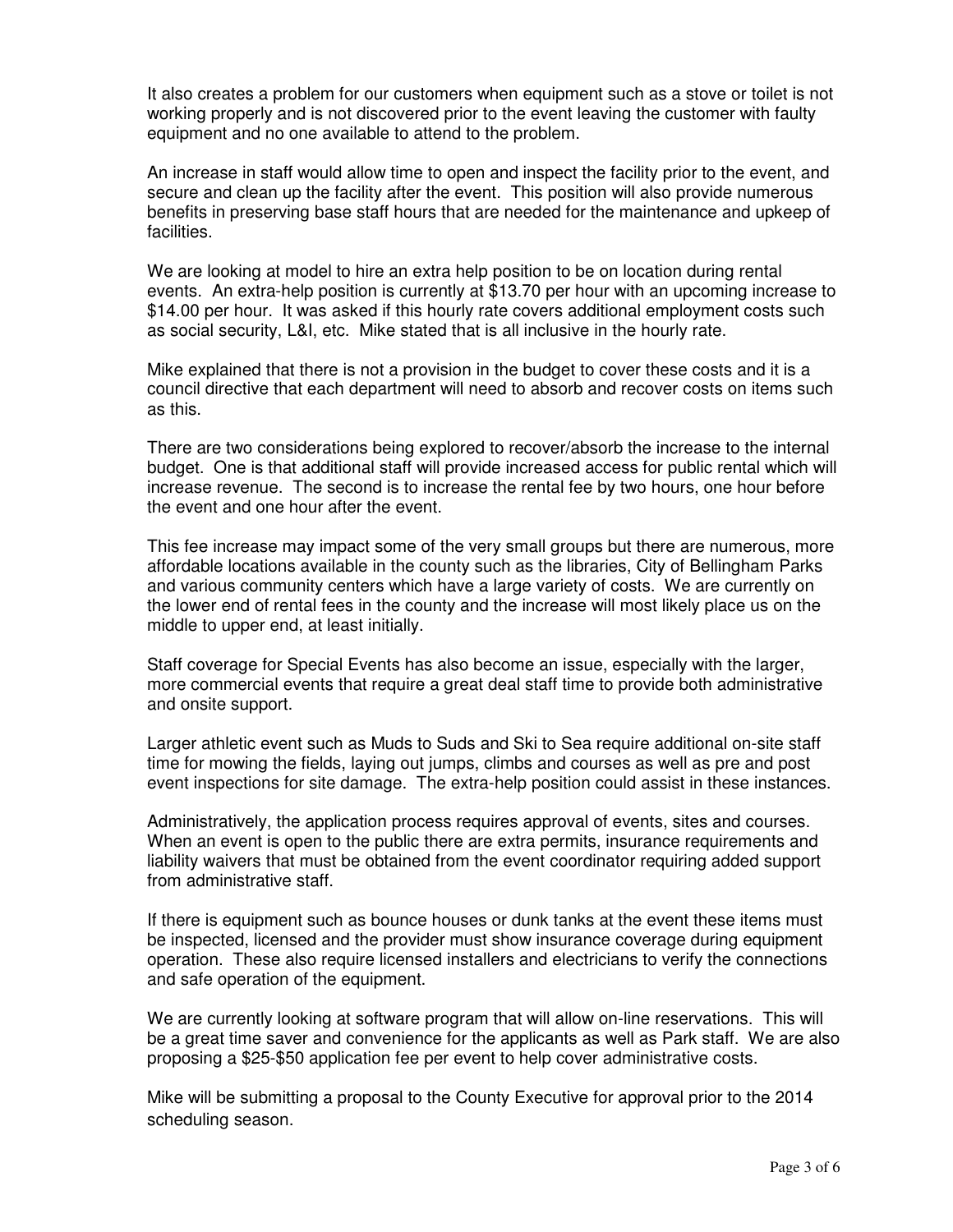# **C. Bellingham Senior Activity Center (BSAC) –**

**1. BSAC Phone System –** In June 2014 the County will be updating the phone system. At that time the fiber optic switch that serves BSAC will no longer be used which will require them to update their system and find another phone vendor. This is timely as their current system has reached the end of its life and would require approximately \$23,000.00 in equipment to remain status quo. They are being encouraged to look at a business plan through a vendor that would be less expensive and still meet their needs.

**2. Membership –** The Council on Aging (COA) has begun to experiment with providing activities on Saturdays and evenings to order increase membership at BSAC. With increased use of facilities the cost of utilities will increase accordingly. A budget supplemental has been submitted for an additional \$6,000.00 to cover the increase but if the appropriation of funds is not approved by Council these costs may need to be passed on to COA at some point.

The utility costs will be monitored through the end of the year on a trial basis to determine if the increase is significant enough to do the budget adjustment or remain relatively the same so as not to impact COA as they have experienced declining support on a federal level.

Many of our senior centers are experiencing the same decline in membership and a change in the demographics of participating members. This is due to a change in attitude by seniors and a desire to extend programming beyond the morning coffee socials, cards, pool and meals, etc. Members are showing more of an interest in trips or hikes and sporting events, activities that engage them more physically. This change is forcing centers to review their old model of operation and consider program changes.

There was a discussion on how centers determine which activities they will provide. Mike explained that each center has a board of directors that is comprised of members. It is these boards that determine which activities best meet the needs of the particular center.

There was additional discussion on how the centers attract their membership and advertise their events and the possible need to increased publicity.

Mike explained that each center has its own needs and each does an excellent job in meeting member needs. Where the problem lies is as memberships decline due to attrition how does a center begin to attract new membership in a changing demographic landscape. The centers are all working individually and together to study nationally successful models for increasing membership.

Mike encouraged the Commission to go on the website for each center and view their activities and events.

# **V. PARK OPERATIONS REPORT – MIKE MCFARLANE**

**A. Light House Marine Park and Plantation Range Parking Lot Repairs/Asphalt Projects –** Mike reported that these two projects will be completed in the next two weeks. The Range will be to be closed for one to two days while the equipment is on site.

**B. Bellingham and Ferndale Senior Centers Alarm Systems –** The most recent bid for the replacement of the current alarm systems in these facilities all came in over budget. The bids will be split into two projects and re-bid individually. If the bids received are still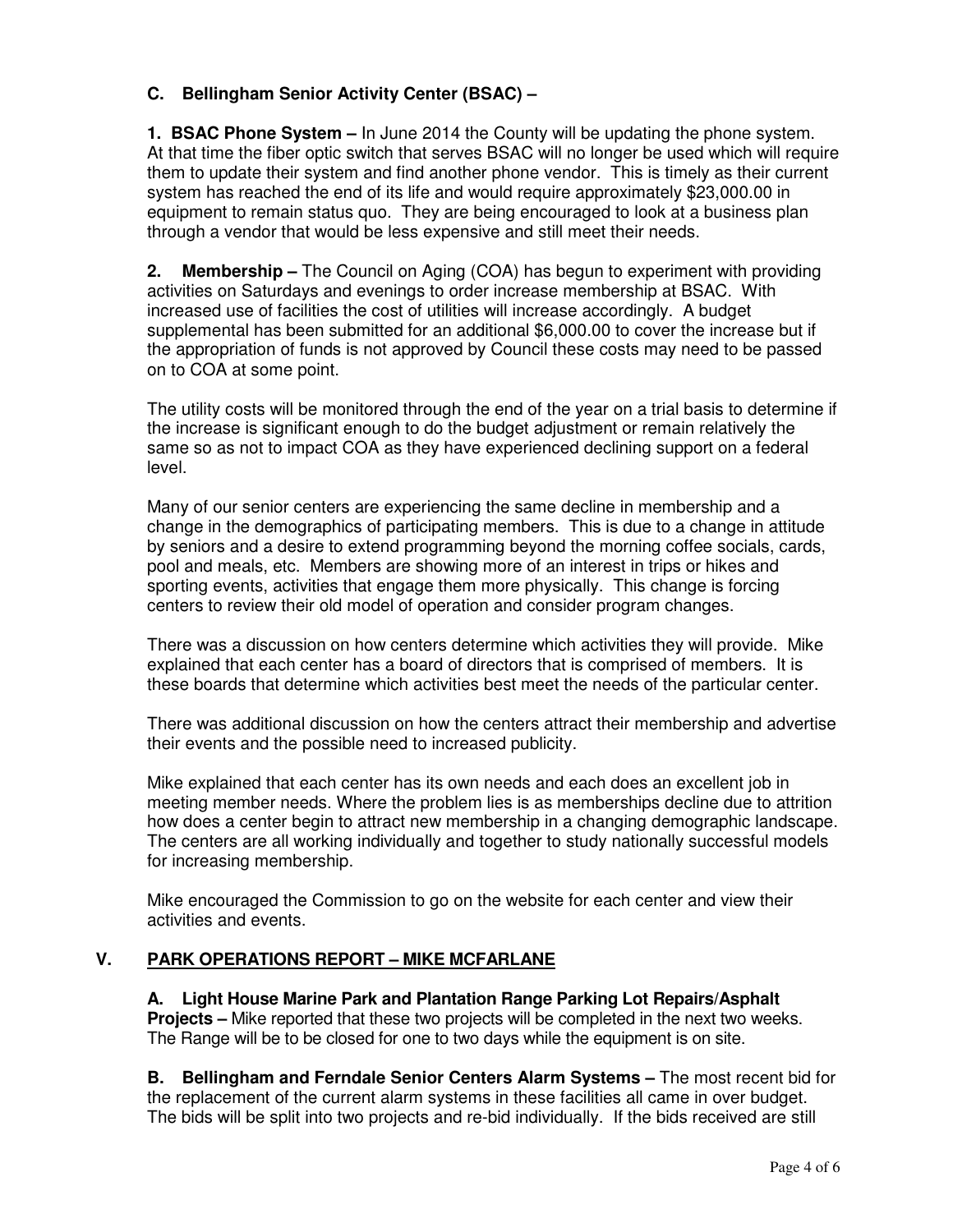over budget it has been decided to address the Bellingham Center first and Ferndale at a later date.

# **VI. DESIGN & DEVELOPMENT REPORT – RODNEY LAMB**

**A. Lighthouse Marine Park Dock Renovation –** HB Hansen has mobilized on site and started upland improvements. Pile driving has been postponed until July 2014 due to scheduling conflicts with the sub-contractor. HB will complete the upland improvements by November 2013. The new boarding float will be constructed over the winter and be delivered to the site next spring. The project will be completed by August 1, 2014.

**B. Hovander River Trail –** Whatcom Builder's sub-contractor Stremler continues work on the trail. The trail base course is nearly complete and the final surfacing will be placed in the next week. The project will be completed by November 1<sup>st</sup>.

There was discussion regarding the construction, drainage and materials used and the fact that the cost of this trail has been reduced by the use of some recycled materials. It was discussed that the materials used on this multi-use trail are much more conducive to walking, running and bicycling.

It was asked if this would be a good location for memorial benches. Mike stated that because of the potential water flow in this area during flood season there would be no permanent structures installed. In areas where flooding is not an issue, the trail width would leave no room for benches.

**C. Samish Boat Dock and Fishing Platform Project –** The Samish Dock replacement project was completed on October 11<sup>th</sup>. Rod provided pictures of before and after the new dock was in place. He stated that the Park maintenance staff did an amazing job and that the dock has already proved to be very popular with the public.

**D. Lookout Mountain Trailhead –** Construction is complete. The crew will relocate the main entry gate, install signage and re-route a trail to the parking area over the next few weeks.

### **VII. UNFINISHED BUSINESS**

**A. Comprehensive Parks and Recreation Open Space Plan (CPROSP) Update –** Mike stated that he did not receive any comments on the Plan's Goals and Objective per his request for input at the 9/19/13 Commission Meeting. He stated that this would indicate the report contents were acceptable to the Commission.

Mike provided copies of the updated Demand & Need Analysis for Commission review. He discussed points of interest for each topic, fielded questions from the Commission members and requested that the Commission review the report and provide input in terms of any considerations that may have been missed. He stated that emails sent individually is acceptable and if possible within the next two weeks.

Gordon called for additional questions or Old Business items for discussion. There were neither.

### **VIII. NEW BUSINESS**

 **A. Bay to Baker Connection – Everson –** Janet Boyhan stated that it is her understanding that there are three parcels that are owned by the Burlington Northern